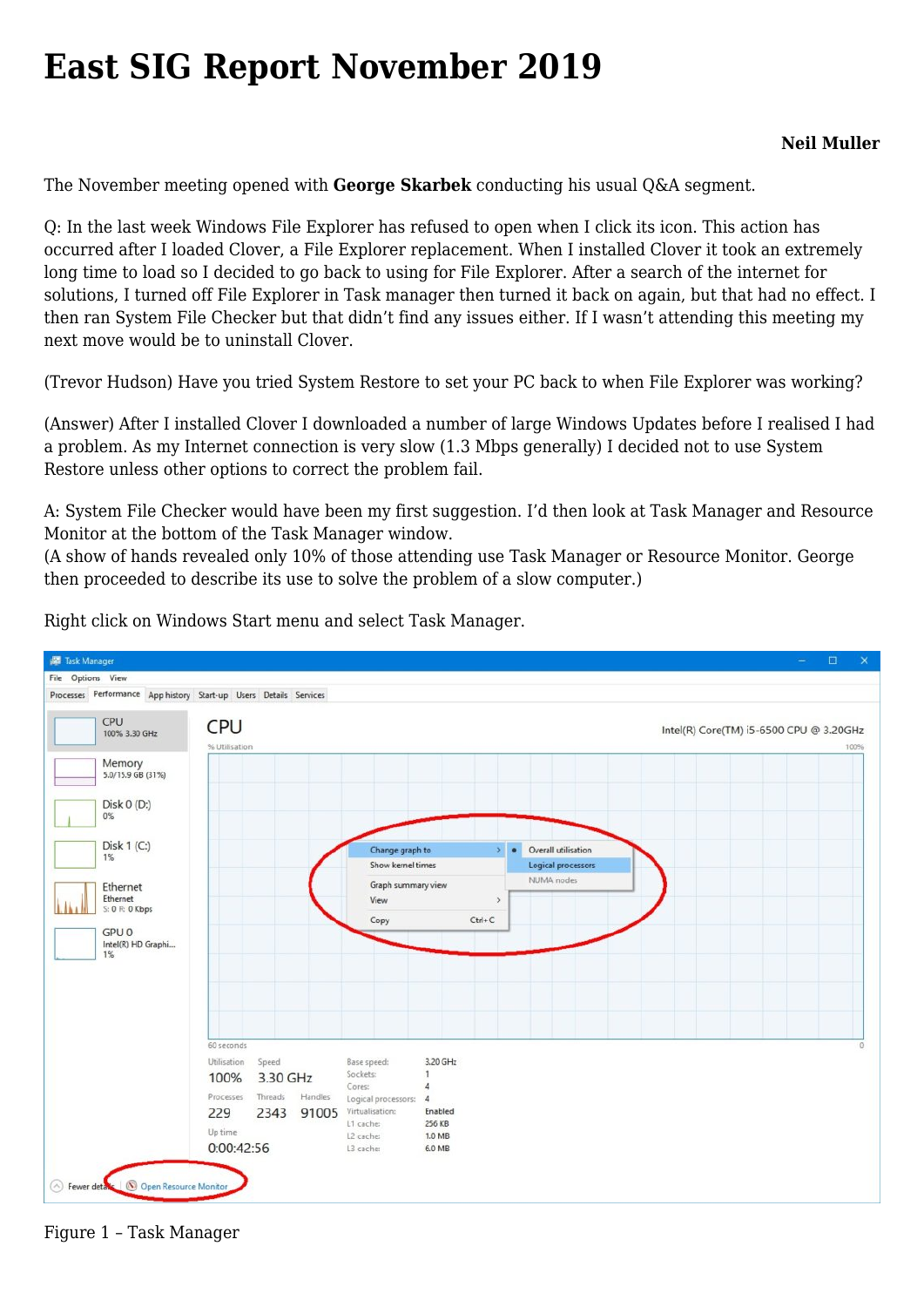If things are going slowly you need to determine whether it's caused by Windows itself or an application. From *Task Manager* under the *Performance* tab right click on the graph of the CPU and do 2 things, select *Change graph to* then select *Logical Processors*. (Refer figure 1) The reason for doing this is to show all CPU cores. If you have multiply cores one may be running flat out and the others idling. The other area to look at here is to *Show Kernel Time*. Put simply the Kernel can be viewed as the core system of Windows. The dark blue in the graph is the kernel times. With no other applications running you can determine whether the slowdown is due to Windows or an application.

The *Resource Monitor* is located at the bottom of the *Task Manager* window (Figure 1) and will show what is eating up your CPU. Look at each of the 4 tabs, CPU, Memory, Disk and Network. If the CPU activity is high for a particular file right click on the file and select *terminate process*. If the graph in the Disk tab shows a high reading your disk may be constantly reading and writing which will slow your system down. Network is usually insignificant and not likely to cause a system slow down. These are the areas you start looking when things are slow. Once you've found the culprit, chase it back and uninstall it.

From the *Task Manager* window you should also look at *Startup* as is also an area that can slow a system down. Many of the programs in *startup* don't need to be running all the time, as they are using up your memory. Right click on any unwanted *Startup* items and select disable. This doesn't delete the program but just prevents it from running when the computer fires up.

You should also look at the Window log files. The logs can be found in Windows *Event Viewer*. To do this go to Control Panel Administrative Tools Event Viewer and look at the *Windows Logs* section. The two main areas to look at under Windows Logs are *Application* and *System*. (Refer figure 2) Scroll down the list to the right and look for any errors that could cause a slowdown. You can get more information for all errors but you will need a good knowledge to determine whether it's a problem or not when using this approach. If an error comes up repeatedly, look on the web for more information.

| 2回 2回                                                                                                                                                                                                                             |                                                                                                                                                            |                                                                                                                                                                                                                                                                                                                                                                                                                                                                                                                                                               |                                                         |                                                      |  |  |                                                                                                                                                                                                                                                                                                                                                                             |                                                                          |  |
|-----------------------------------------------------------------------------------------------------------------------------------------------------------------------------------------------------------------------------------|------------------------------------------------------------------------------------------------------------------------------------------------------------|---------------------------------------------------------------------------------------------------------------------------------------------------------------------------------------------------------------------------------------------------------------------------------------------------------------------------------------------------------------------------------------------------------------------------------------------------------------------------------------------------------------------------------------------------------------|---------------------------------------------------------|------------------------------------------------------|--|--|-----------------------------------------------------------------------------------------------------------------------------------------------------------------------------------------------------------------------------------------------------------------------------------------------------------------------------------------------------------------------------|--------------------------------------------------------------------------|--|
| Event Viewer (Local)<br><b>Custom Views</b><br><b>Links</b><br><b>Windows Logs</b><br>Application<br>Security<br>Setup<br>E<br>System<br>Forwarded Events<br>Applications and Services Logs<br>Saved Logs<br>> 中<br>Subscriptions | Application Number of events: 21,658                                                                                                                       |                                                                                                                                                                                                                                                                                                                                                                                                                                                                                                                                                               |                                                         |                                                      |  |  |                                                                                                                                                                                                                                                                                                                                                                             | <b>Actions</b>                                                           |  |
|                                                                                                                                                                                                                                   | Level<br><b>Exercise</b><br><b>O</b> Error<br>(i) Information<br><b>O</b> Error<br><b>Error</b><br>m.<br>$\epsilon$<br>Event 455, ESENT<br>General Details | 30/12/2019 3:45:48 PM<br><b>ESENT</b><br>$455$ (3)<br>78 None<br>30/12/2019 3:11:58 PM<br>SideBySide<br>Office Software Protection Platform Se<br>30/12/2019 3:11:40 PM<br>1003<br>None<br>SideBySide<br>30/12/2019 3:08:07 PM<br>78<br>None<br>30/12/2019 3:05:57 PM<br>SideBySide<br>78<br>None<br>-----<br>د م<br>$\overline{a}$<br>$\rightarrow$<br>×<br>sychost (9808, R, 98) TILEREPOSITORYS-1-5-18: Error -1023 (0xfffffc01) occurred while opening logfile C:\WINDOWS<br>\system32\config\systemprofile\AppData\Local\TileDataLayer\Database\EDB.log. |                                                         |                                                      |  |  | Application<br>Open Saved Log<br>ô<br>W<br>Create Custom View<br>Import Custom View<br>Clear Log<br>▼<br>Filter Current Log<br>Properties<br>h<br>œ<br>Find<br>Ы<br>Save All Events As<br>Attach a Task To this Log<br>View<br>G<br>Refresh<br>$\mathbb{R}$<br>Help<br>Event 455, ESENT<br>ø<br><b>Event Properties</b><br>$\circ$<br>Attach Task To This Even<br>b<br>Copy |                                                                          |  |
|                                                                                                                                                                                                                                   | Log Name:<br>Source:<br>Event ID:<br>Level:<br>User:<br>OpCode:                                                                                            | Application<br><b>ESENT</b><br>455<br>Error<br>N/A<br>More Information: Event Log Online Help                                                                                                                                                                                                                                                                                                                                                                                                                                                                 | Logged:<br>Task Category: (3)<br>Keywords:<br>Computer: | 30/12/2019 3:45:48 PM<br>Classic<br><b>ASUS Z170</b> |  |  |                                                                                                                                                                                                                                                                                                                                                                             | Н<br>Save Selected Events<br>$\Omega$<br>Refresh<br>$\mathbf{r}$<br>Help |  |

Figure 2 – Windows Event Viewer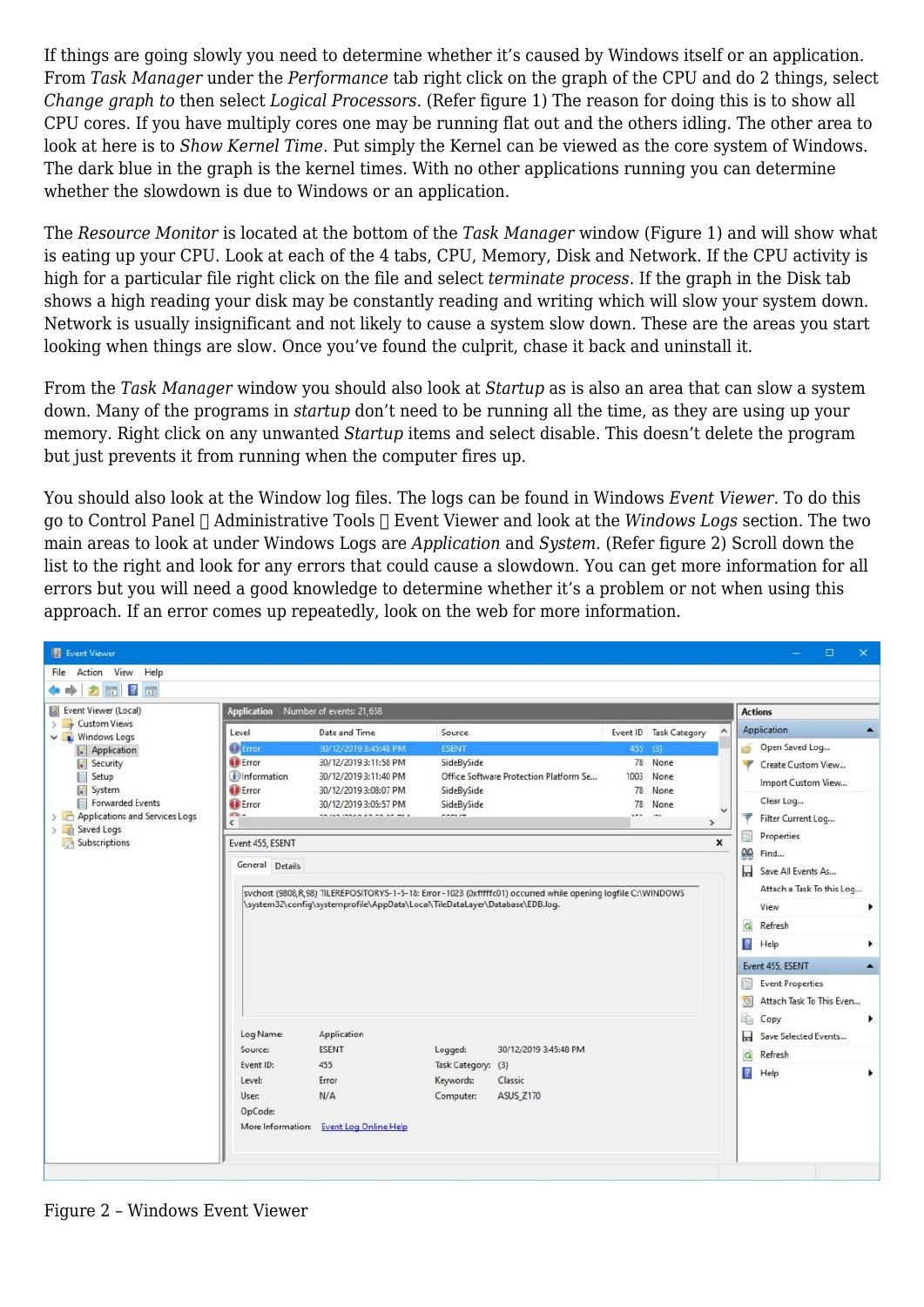Update: Initially when Clover was installed on the member's computer it took an extremely long time to load, but now opens in an acceptable time. When the member clicks the File Explorer icon or uses the shortcut Windows key + E, File Explorer still does not open. Instead, Clover now opens and displays all the Quick Access folders similar to his File Explorer display. As Clover has a number of features that File Explorer doesn't have, such as tabbed windows, the member has decided to keep using Clover instead of File Explorer.

Q: How can I tell what version of Windows I'm running?

A: To determine the version of Windows you're running press the Windows key + R and type *winver* then press Enter.

Q: Sometimes my desktop PC will go weird and very sluggish. I've looked at Task Manager and the CPU shows 13%. Is 13% fairly normal?

A: If it's 13% then your disk I/O has gone crazy. Something is causing this problem and it's usually caused by your antivirus. It's likely some program is repeatedly scanning every single file on your system causing your PC to go slow.

Q: There's a maintenance setting you can turn on in Windows 10, is it worth turning on and what does it do?

A: I haven't turned on Windows 10 Automatic Maintenance setting so I can't comment. [Author] According to the MicroSoft website, Automatic Maintenance is a feature that automatically runs daily scheduled maintenance tasks when you're not using your computer. It aims to keep your computer healthy and optimized by running specific tasks, such as disk optimization and defragmentation, system and apps updates, security and malware scans, diagnostics, and other tasks with the sole purpose of keeping your device healthy and running at its peak.

Q: I've recently got a new computer with a USB WiFi dongle. Whenever I power it up I have to unplug the dongle and plug it back in again for Windows to recognise it. Is there a setting I should be looking for so that the WiFi dongle is recognised when I power the computer up?

A: I have an elderly computer with a USB WiFi dongle and the WiFi always works when I fire up my computer. To my knowledge there's no setting for the WiFi to come on or off. (*Tech Ed: The WiFi dongle could also be tried in a different USB port, and this may produce a better result*)

Following Q&A, new Melbourne PC President, **David Stonier-Gibson** gave a short talk to members on his views for the future of MelbPC. The visit to East SIG was also to see how different SIGs function, to meet different members and to get their views on the future of MelbPC. David's found most SIG members are happy with the current operation of the club, but have a strong desire for it still to be around in 15 years' time. To that end they accept that there needs to be change for that to occur.

David spoke about his short time on the MelbPC committee being an advantage. This has enabled him to be free from the burdens of the past, which previous presidents George Skarbek and John Hall had to clean up. Thanks to George and John, the club is now in a good financial position and membership is now only slowly declining. The committee can now look more to the future and plan for MelbPC to be around in another 15 years' time.

David noted that fashionable things these days are not only PCs but making things, 3D printing, new technologies etc. To attract new members a new group called the Science Tech Group has been established which is aimed to suit younger people. This has resulted in younger people joining the Melbourne Computer Club (MelbPC) and a number of these younger members being elected to committee.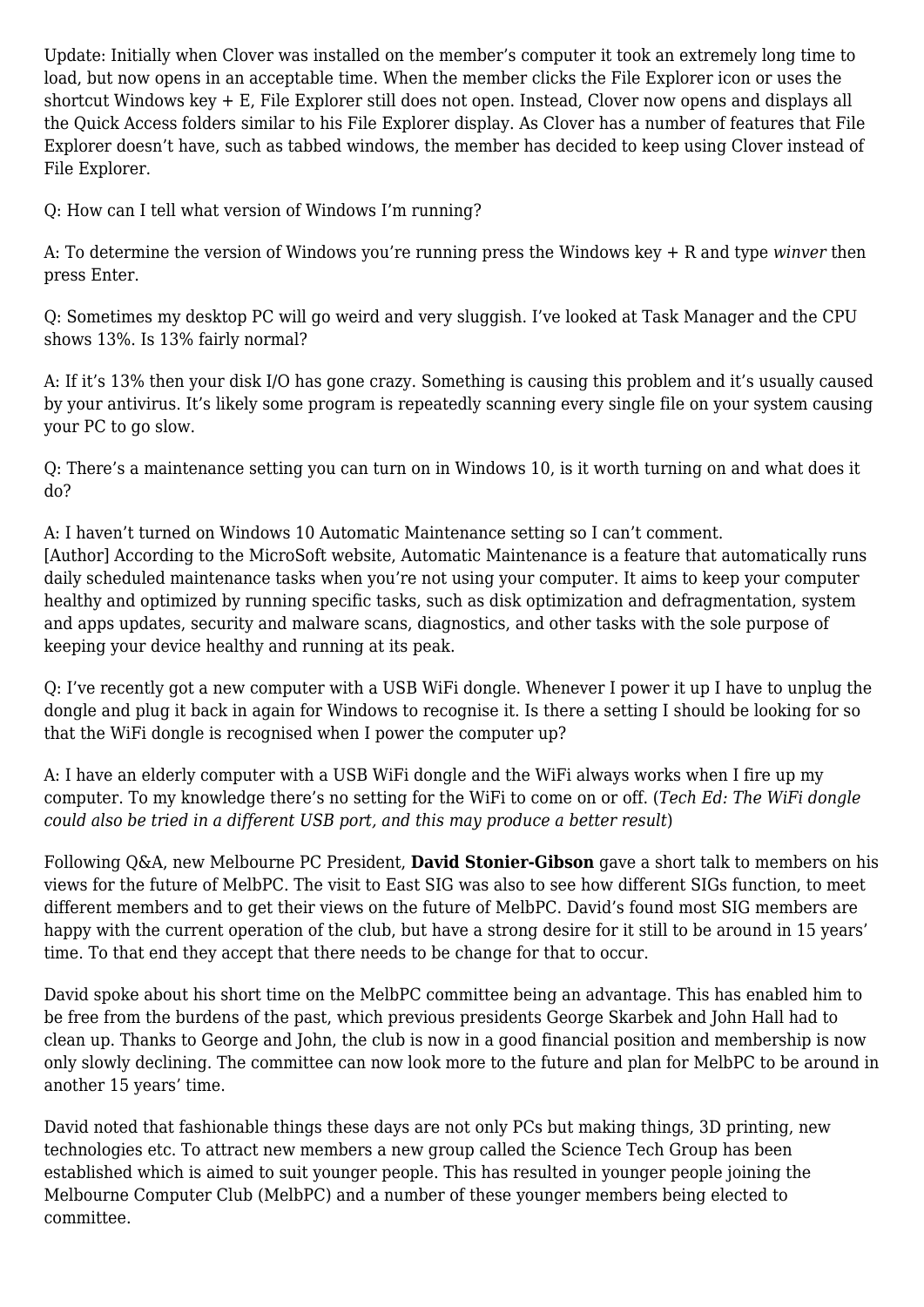David then outlined a few of his ambitions for MelbPC but stressed these are only his thoughts at this time. One idea that might be of interest to older members who don't like driving at night, is to hold daytime monthly meetings. It might be a different format to the current evening meeting being more social and could involve lunch. Other ideas are games events, half day courses or workshops such as getting started with 3D printing, Raspberry Pi etc., a photography contest where members meet at 10, are given an half hour briefing then leave to take their photos. They then return at 12 to judge each other's photos. A lot of things will need to be put in place before any of these ideas become fact.

An active question and answer session followed. One area that generated a number of questions was the need for a superior quality projector at Moorabbin. Members present felt a projector with a minimum resolution of 2k (2560 x 1440) was needed to show videos and more importantly for showing digital photographs. Some other questions related to; committee portfolio allocation (not yet decided), a question on membership (currently at 1,600 and now only declining slowly), how many active and inactive members we have (estimated only 300 read PCUpdate otherwise unknown), how can we attract younger mature age, say 50 to 60 year olds to join as members (currently targeting younger 20 year plus in Science Tech Group), encourage business to sponsor events or presentations (e.g. 3D printing), sponsorship of the magazine as it's a window to the club (only 12 members subscribe to a printed version of PCUpdate).

After a refreshment break, **Stewart Bedford gave an interesting presentation** titled "Useful Government YouTube videos and Mobile apps for Victorians". Stewart commenced by looking at some of the more unusual (read "useless") apps from the current 54 apps produced by the Victorian Government. These apps can be downloaded from the Victorian Government website "[Mobile apps list"](https://www.vic.gov.au/mobile-apps-list) at <https://www.vic.gov.au/mobile-apps-list>. Most are available for both Android and iOS devices as shown in the landing page in figure 3.



Figure 3 – Mobile apps list at<https://www.vic.gov.au/mobile-apps-list>

Before loading an app, Stewart recommends you first look at the reviews, the number of installs and when the app was last updated. Stewart found that most of the information offered in the Mobile apps list above is generally available from alternate websites. He queried whether the cost to produce some of these is a good use of resources. As apps can cost between \$100 and \$400k to produce, Stewart believes most are a complete waste of money, given many have recorded only a small number of downloads and that the same information is available elsewhere.

On a slightly more positive note is the mobile Myki app. The Myki app allows passengers to use their smart phone to tap on and off public transport, instead of using a plastic Myki card. To describe how mobile Myki works the short video ["Adding a new myki](https://www.youtube.com/watch?v=zHTgE2GgeHs)" at

<https://www.youtube.com/watch?v=zHTgE2GgeHs> was played. Stewart rates this app as a mess, as it's only half done and doesn't work all the time. It's only available on Android phones, you have to install